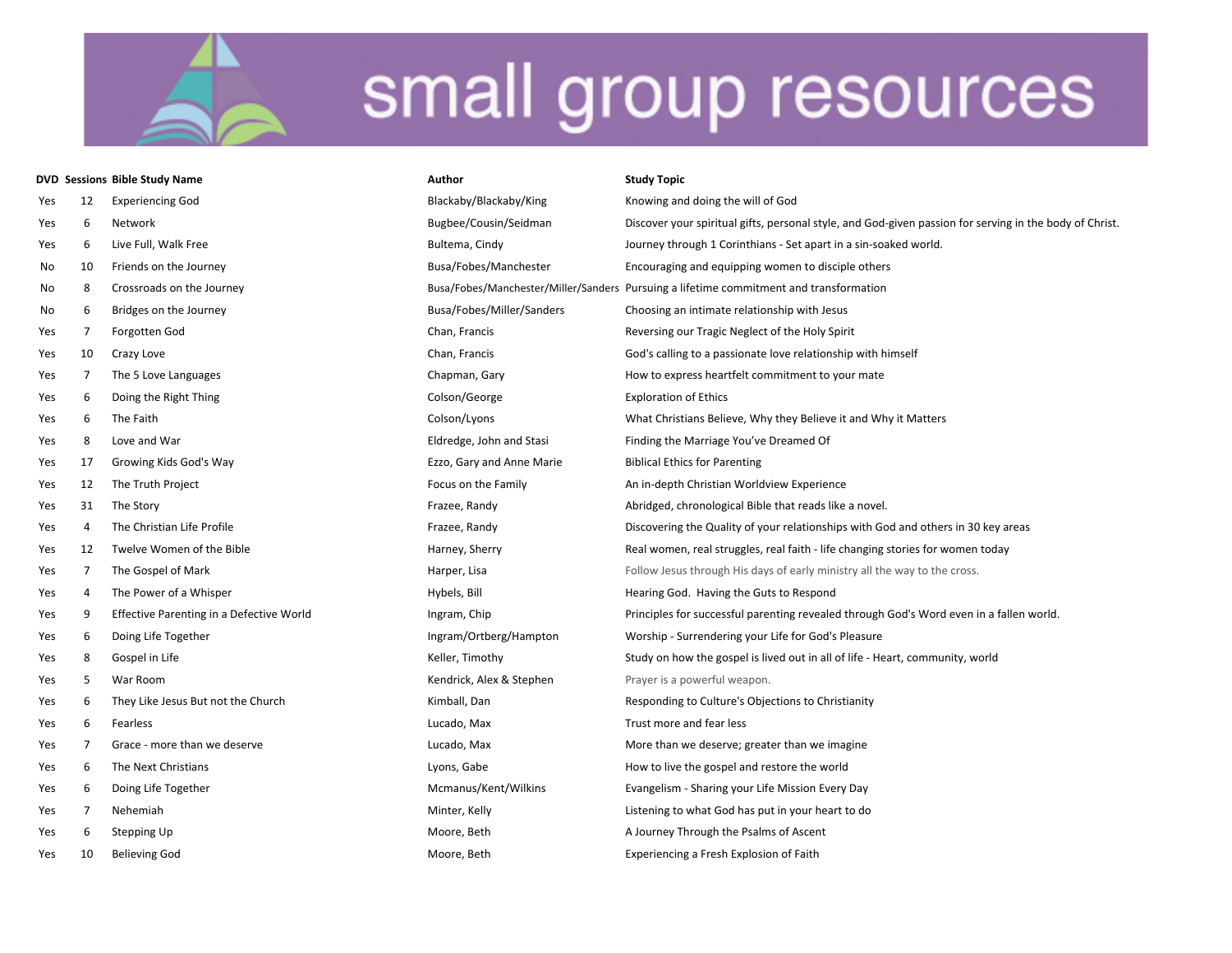|     |    | <b>DVD Sessions Bible Study Name</b>                                          | Author                 | <b>Study Topic</b>                                                                                        |
|-----|----|-------------------------------------------------------------------------------|------------------------|-----------------------------------------------------------------------------------------------------------|
| Yes | 10 | Living Beyond Yourself                                                        | Moore, Beth            | Exploring the Fruit of the Spirit                                                                         |
| Yes | 11 | David                                                                         | Moore, Beth            | Seeking a Heart like His                                                                                  |
| Yes | 10 | A Women's Heart                                                               | Moore, Beth            | Your heart - God's Dwelling Place                                                                         |
| Yes | 10 | To Live is Christ                                                             | Moore, Beth            | The Life and Ministry of Paul                                                                             |
| Yes | 12 | Daniel                                                                        | Moore, Beth            | Boldly live in our Modern Day Babylon without Falling Prey to its Allure                                  |
| Yes | 10 | The Patriarchs                                                                | Moore, Beth            | Encountering the God of Abraham, Isaac and Jacob                                                          |
| Yes | 10 | <b>Beloved Disciple</b>                                                       | Moore, Beth            | The Life and Ministry of John                                                                             |
| Yes | 9  | Children of the Day                                                           | Moore, Beth            | 1&2 Thessalonians - You are Never out of His light                                                        |
| Yes | 11 | <b>Breaking Free</b>                                                          | Moore, Beth            | Life Message about Freedom in Christ                                                                      |
| Yes | 11 | Jesus the One and Only                                                        | Moore, Beth            | Study on location in Jerusalem and the places where Jesus walked in Israel                                |
| Yes | 6  | James                                                                         | Moore, Beth            | Mercy Triumphs - Life and book of James                                                                   |
| Yes | 6  | <b>Sacred Secrets</b>                                                         | Moore, Beth            | The Power of Positive Secrets                                                                             |
| Yes | 6  | The Law of Love                                                               | Moore, Beth            | Lessons from the pages of Deuteronomy                                                                     |
| Yes | 6  | Breath                                                                        | Moore, Beth            | Reflecting on the Person, the Work and the Power of the Holy Spirit                                       |
| Yes | 11 | Here and NowThere and Then                                                    | Moore, Beth            | A lecture series on Revelations                                                                           |
| Yes | 3  | Fulfill Your Ministry in the Wild of Community                                | Moore, Beth            | You can not do ministry without community.                                                                |
| Yes | 3  | The Great Escape                                                              | Moore, Beth            | A wake up to Freedom. Beth explains traps and snares, reignites God-given freedom.                        |
| Yes | 6  | Entrusted                                                                     | Moore, Beth            | 2 Timothy - Guard the Deposit Entrusted to you                                                            |
| Yes | 6  | The Quest                                                                     | Moore, Beth            | Questions from Scripture that lead you into intimacy with the One who knows you best.                     |
| Yes | 5  | The me I want to be                                                           | Ortberg, John          | Powerful way to move toward becoming the unique, fully alive, flourishing people God intended             |
| Yes | 6  | God is closer than you think                                                  | Ortberg, John          | How you can enjoy a vibrant, moment by moment relationship with your Heavenly Father                      |
| Yes | 5  | Who is this Man?                                                              | Ortberg, John          | How Jesus' influence has swept over history and his vision for us.                                        |
| Yes | 6  | If you want to walk on water, you've got to get out of the boat Ortberg, John |                        | Journey on Learning to Trust God                                                                          |
| Yes | 6  | Doing Life Together                                                           | Ortberg/Cloud/Wendorff | Fellowship - Connecting with God's Family                                                                 |
| Yes | 6  | Doing Life Together                                                           | Ortberg/Ortlunk/Fields | Discipleship - Growing to Be Like Christ                                                                  |
| Yes | 6  | Follow Me                                                                     | Platt, David           | Lose our lives as we pursue him - transformed from the inside out                                         |
| Yes | 6  | Radical                                                                       | Platt, David           | Our call to RADICAL abandonment of our agendas, strategy for making disciples and vision for on a mission |
| Yes | 13 | <b>Financial Peace University</b>                                             | Ramsey, Dave           | 91 days to beat debt  and build wealth                                                                    |
| Yes | 6  | Me, Myself and Lies                                                           | Rothschild, Jennifer   | Explores the power of self talk                                                                           |
| Yes | 6  | <b>Fingerprints of God</b>                                                    | Rothschild, Jennifer   | Recognizing God's touch on your life                                                                      |
| Yes | 5  | Breathe                                                                       | Shirer, Pricilla       | Making room for Sabbath - boundaries God enables us to put on things so we never become slaves again      |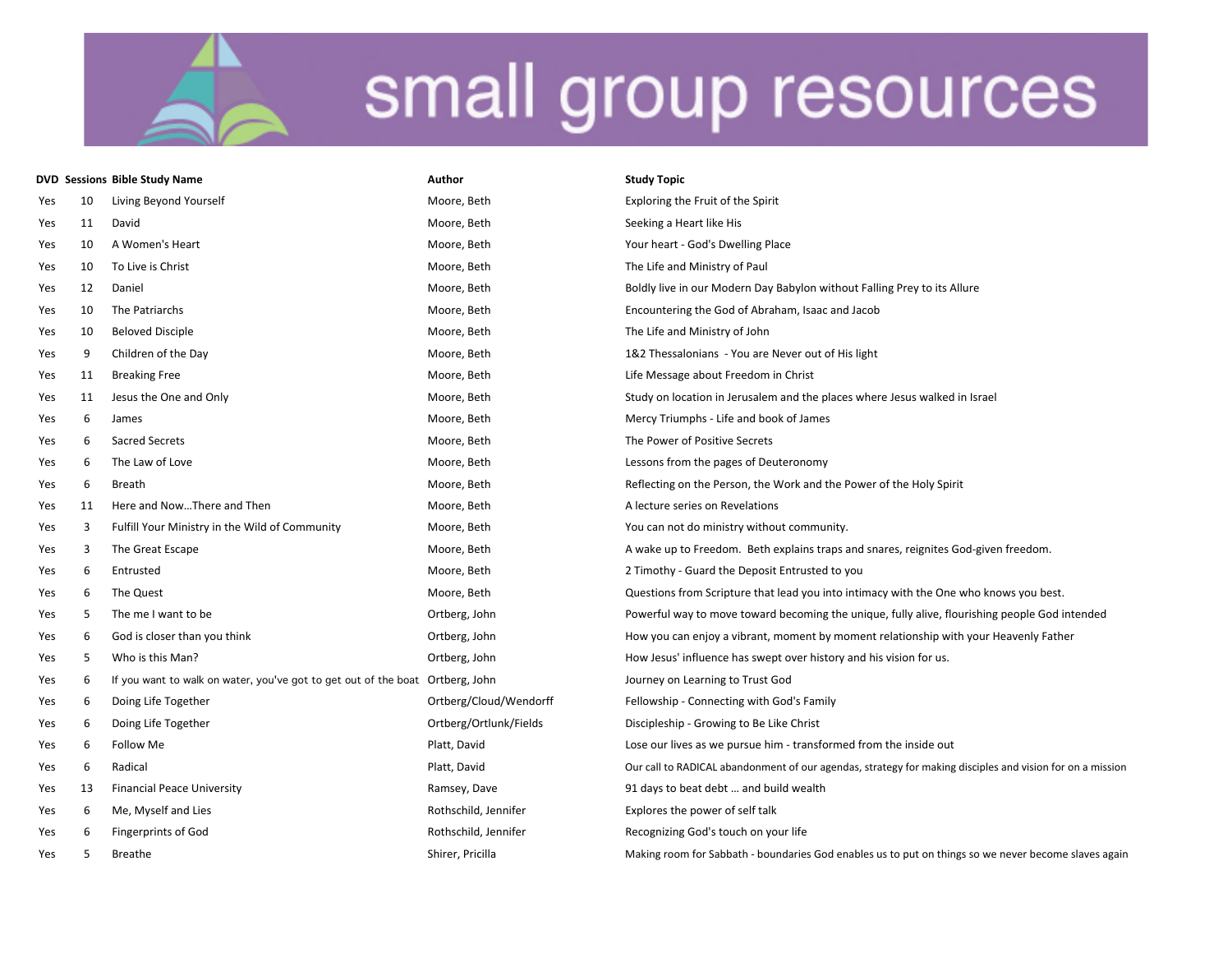|     |    | <b>DVD Sessions Bible Study Name</b>    | Author                   | <b>Study Topic</b>                                                                                          |  |
|-----|----|-----------------------------------------|--------------------------|-------------------------------------------------------------------------------------------------------------|--|
| Yes | 7  | Jonah                                   | Shirer, Pricilla         | Changing your perception on life's interruptions                                                            |  |
| Yes | 7  | Armor of God                            | Shirer, Pricilla         | Bring light to the war around you and challenge you to suit up, stand firm and secure victory in your life. |  |
| Yes | 7  | Gideon                                  | Shirer, Pricilla         | Your Weakness; God's Strength                                                                               |  |
| Yes | 7  | Discerning the Voice of God             | Shirer, Pricilla         | By growing closer to God through His Word, you will be able to discern God's voice from strangers.          |  |
| Yes | 7  | One in a Million                        | Shirer, Pricilla         | Experience delieverance from strongholds, conquer wilderness living, and claim God given inheritance        |  |
| Yes | 6  | Anointed, Transformed, Redeemed         | Shirer/Moore/Arthur      | A Study of David                                                                                            |  |
| Yes | 7  | Seamless                                | Smith, Angie             | Understanding the Bible as One Complete Story                                                               |  |
| Yes | 10 | 10 Keys for Unlocking the Bible         | Smith, Colin             | Revealing a non-threatening way to introduce friends and family to the Bible                                |  |
| Yes | 6  | Twisting the Truth                      | Stanley, Andy            | Learning to Discern in a Culture of Deception                                                               |  |
| Yes | 6  | Five Things God Uses to Grow your Faith | Stanley, Andy            | Things God uses to grow BIG faith                                                                           |  |
| Yes | 4  | Taking Responsibility for your Life     | Stanley, Andy            | Taking Authentic responsibility for the things in your life.                                                |  |
| Yes | 6  | Unfinished                              | Stearns, Richard         | The critical mission of Christ in the world today and the richness of God's calling on our lives            |  |
| No  | 12 | Ephesians                               | Stott, John              | Building a Community in Christ                                                                              |  |
| No  | 12 | Galatians                               | Stott, John              | <b>Experiencing the Grace of Christ</b>                                                                     |  |
| Yes | 6  | The Case for Faith                      | Strobel/Poole            | Investigation of the Toughest Objections to Christianity                                                    |  |
| Yes | 6  | The Case for Faith - Revised Edition    | Strobel/Poole            | Investigation of the Toughest Objections to Christianity                                                    |  |
| Yes | 6  | The Best Yes                            | Terkeurst, Lisa          | Making wise decisions in the midst of endless demands                                                       |  |
| Yes | 7  | Redeemed                                | Thomas-Pharr, Angela     | Grace to Live every day better than before.                                                                 |  |
| Yes | 7  | Stronger                                | Thomas, Angela           | Finding hope in fragile places - He is greater than all my fears                                            |  |
| Yes | 6  | Sacred Marriage                         | Thomas, Gary             | What if God designed marriage to make us holy more than to make us happy?                                   |  |
| yes | 6  | <b>Sacred Parenting</b>                 | Thomas, Gary             | How raising children shapes our souls                                                                       |  |
| Yes | 9  | Faith - What are you hoping for?        | Tripp, Paul              | See that God can accomplish great things through those who have faith.                                      |  |
| Yes | 8  | Parenting is Heart Work                 | Turansky/Miller          | Practical ideas for connecting with kids emotionally so that their hearts will be soft and teachable        |  |
| Yes | 6  | Walking with God in the Desert          | Vander Laan, Ray         | Transform your understanding of God and the challenge to be a true follower of Jesus                        |  |
| Yes | 5  | Early Church                            | Vander Laan, Ray         | Passion/commitment early believers displayed as the claimed Jesus facing fierce consequences/adversaries    |  |
| Yes | 6  | <b>Better Together</b>                  | Warren, Rick             | 40 days of Community - What on Earth are WE here for?                                                       |  |
| Yes | 6  | What on Earth and I Here for?           | Warren, Rick             | Video Study on "The Purpose Driven Life"                                                                    |  |
| Yes | 3  | The Purpose of Christmas                | Warren, Rick             | Study on the true purpose of Christmas                                                                      |  |
| Yes | 7  | Transformed                             | Warren, Rick             | God's will is the only answer that promises to transform our lives from the inside out                      |  |
| Yes | 6  | Doing Life Together                     | Wilkinson/Ortlund/Farrar | God's purpose for your life - Beginning Life Together                                                       |  |
| Yes | 6  | Doing Life Together                     | Wilkinson/Stowell/Kent   | Ministry - Developing your Shape to Serve Others                                                            |  |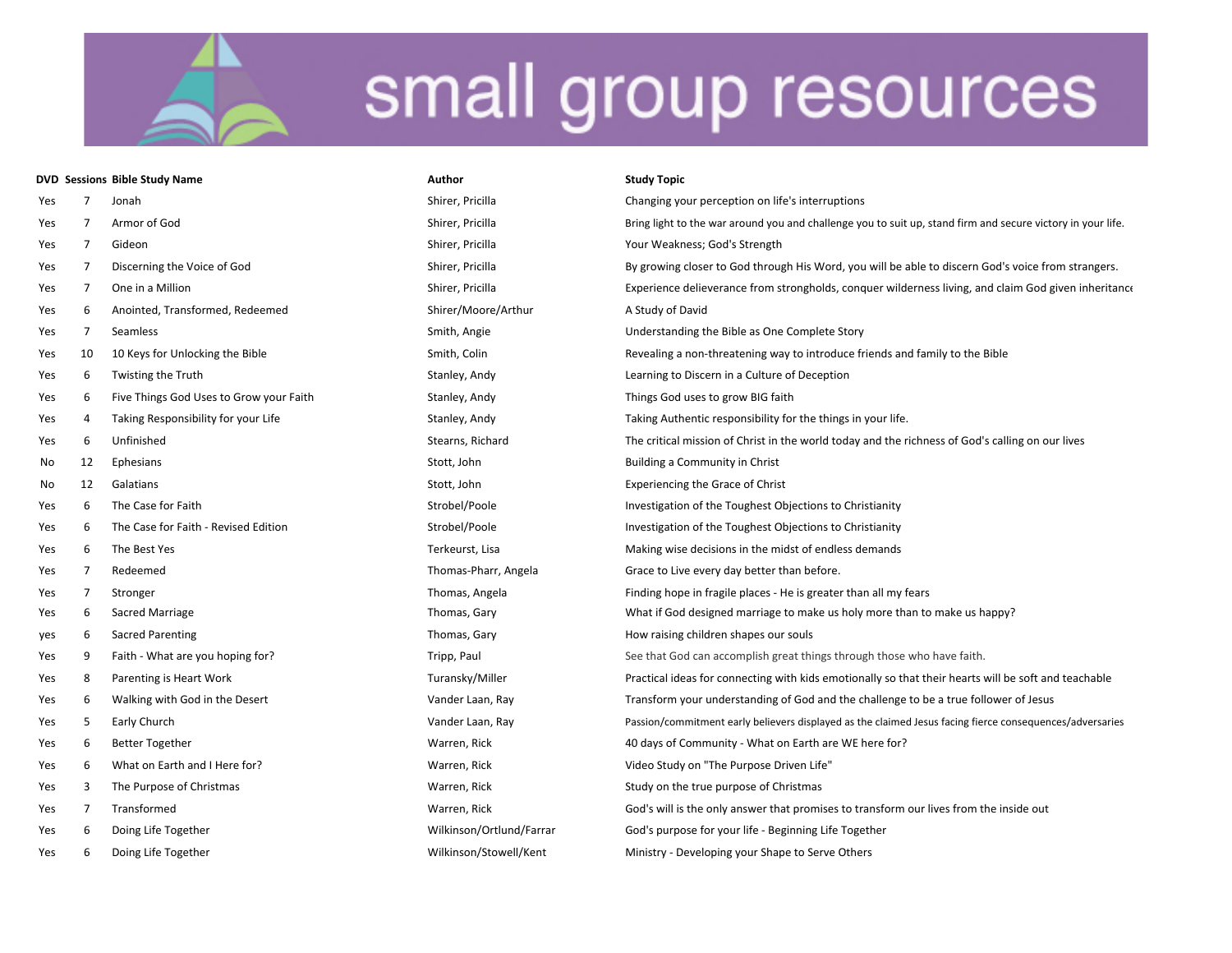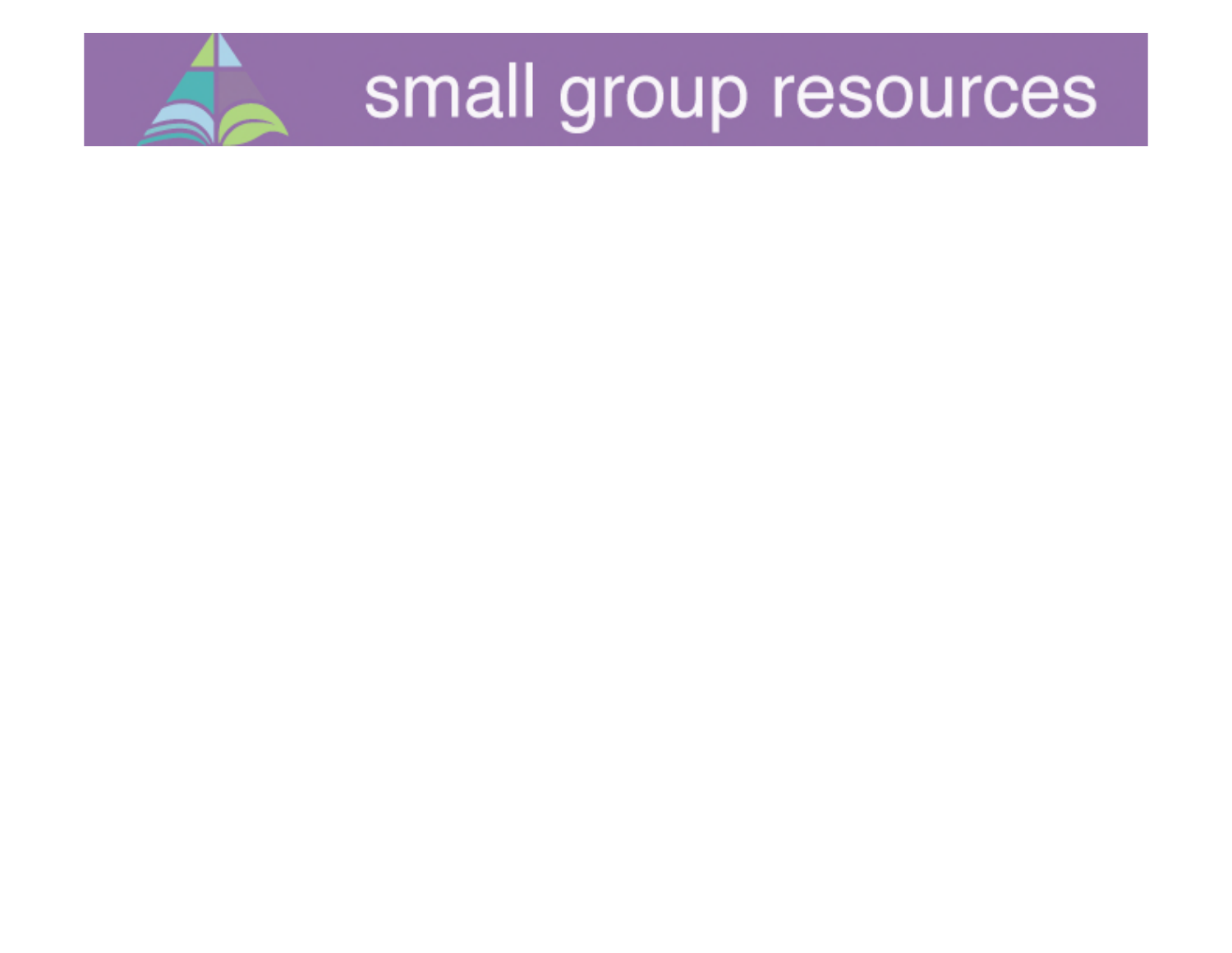